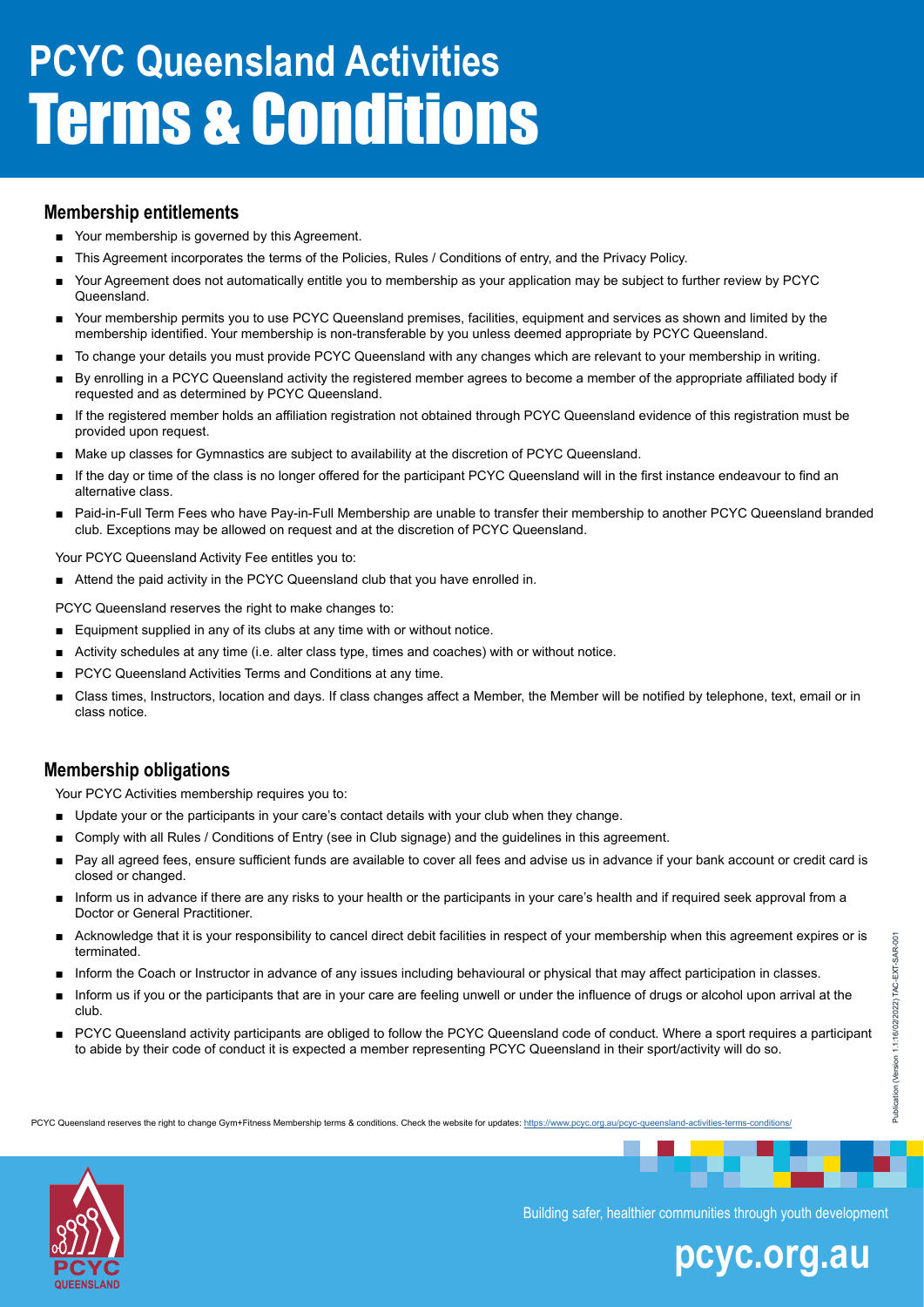## **Activity fees and payment types**

#### **Direct Debit**

For PCYC Queensland Activity fees payable by direct debit:

- You agree to pay all Activity Fees as set out in your Agreement and agree to be bound by the direct debit terms and conditions as described in the Payment Agreement.
- For a Direct Debit Membership you must make your payments on a fortnightly basis in advance.
- You must complete and agree to a Payment Agreement authorising PCYC's Queensland Payment Provider to debit the Membership Fee due for each direct debit period from your Billing Account.
- Direct debit providers may charge additional service fees in this instance fees will be presented to you in your payment agreement.
- PCYC Queensland will endeavour to contact you by phone, SMS or email to inform you of any overdue payments.
- In the event that PCYC Queensland cannot contact you, it will provide you with written notice of overdue payments.
- A member will be charged a Dishonour Fee in the event that a fortnightly direct debit payment is dishonoured by their financial institution.
- Additional fees (being bank charges or administrative charges incurred by the Payment Provider) will apply for any overdue or late payments.
- If there are repeated failures to meet your payment obligations (other than through the fault of PCYC Queensland or its Payment Provider), without prejudicing PCYC's Queensland rights to recover any overdue payments, your membership may be suspended or terminated by Written Notice to you.
- Members may place their membership on hold for a maximum of two weeks over the School Holiday periods. A hold request must be given in writing in advance (minimum of fourteen (14) days notice) and cannot be backdated. Class positions cannot be held in any case where holds are requested longer than 2 weeks in length. Schools holiday periods are based off the Queensland State School Holidays.
- PCYC Queensland may change its Payment Provider. In such circumstances, you must complete and agree to a Payment Agreement authorising PCYC's Queensland new Payment Provider to debit the Membership Fees due for each direct debit period from your Billing Account.
- PCYC Queensland reserves the right, from time to time, to change the Activity Fees charged to members for use of the Club facilities. PCYC Queensland agrees to use reasonable endeavours to provide you with Written Notice of the changes. The changes will take effect thirty (30) days after the Written Notice has deemed to have been received by you. We deem receipt to have occurred three (3) business days after the Written Notice was sent. At the end of the thirty (30) day period, you authorise PCYC Queensland and/or the Payment Provider to debit the new amount to your account.

#### **Pay in Full Term Fees**

■ For pay-in-full Term Fees you must pay your term fees in advance prior to the commencement of your activity.

#### **Pays as you go Fees**

Pay as you go fees must be paid at reception prior to the start of each activity. Please note that pay as you go fees are not applicable for all PCYC Queensland activities.

#### **Season Payments**

■ For pay-in-full Season Fees all fees must be paid in full prior to the season starting.

#### **Additional Fees**

- Additional governing sporting body affiliation fees may be applicable and must be paid as required to compete or participate in the sport/ activity. PCYC Queensland will provide notice of such additional fees.
- Competitions, tournaments, events, clinics or gradings are not covered by PCYC Queensland enrolment fees. Where additional fees are applicable, they must be paid by the due date and activity and membership fees must be current.
- Additional uniform fees may be applicable for some activities. The Coach/Instructor will provide sufficient notice of required purchase where this is the case. Where a uniform is required it would be expected that this is to be purchased within 28 days of commencing the sport or activity.

PCYC Queensland reserves the right to change Gym+Fitness Membership terms & conditions. Check the website for updates: [https://w](https://www.pcyc.org.au/gym-membership-terms-conditions/)ww.pcyc.org.au/pcyc-queensland-activities-terms-conditions,



Building safer, healthier communities through youth development

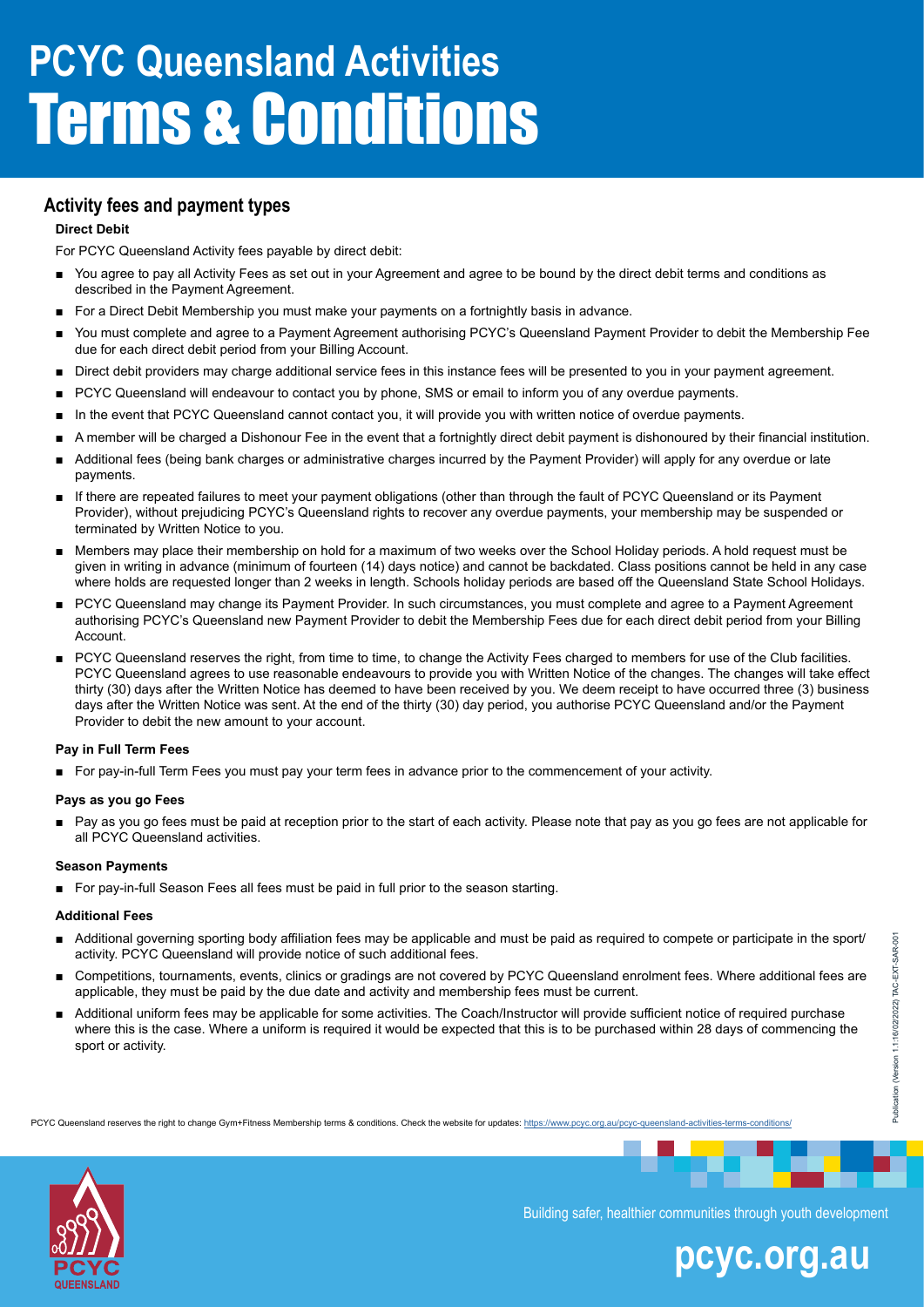### **Fee Structure**

#### **Fee structures for PCYC Queensland activities are available from PCYC Queensland clubs**

#### **Termination of Activity, cancellations and refunds**

Where the injury or illness occurs independent of PCYC activity and preventing ongoing attendance. You may terminate your membership at any time on the following basis:

■ You provide a request for termination of your membership in writing to PCYC Queensland.

You may make a request for a refund on the following basis:

- If your request for refund is for reason of permanent sickness or physical incapacity and this prevents you from using the Club:
	- » your request must be accompanied by a medical certificate evidencing such permanent sickness or physical incapacity; and
		- there will be a refund of any unused Membership Fees.
	- In the event of death, your estate must provide written evidence in the form of a death certificate and all unused Membership Fees will be refunded.

If your request for termination is for reasons other than permanent sickness or physical incapacity:

In relation to Direct Debit Memberships:

- you must provide PCYC Queensland with Written Notice of termination at least twenty-eight (28) days before your direct debit bill date; and
- there will be no refund of any unused Membership Fees.
- In relation to Pay-in-Full Term Fees:
	- » you may not terminate the membership during the prepaid period (or get a refund), unless you suffer from a permanent sickness or physical incapacity as described above; and
	- » if you do not renew your Pay-in-Full Term/Season or ongoing Fees by the renewal date, your membership will automatically expire.
	- PCYC Queensland may restrict your membership at any time on the following basis:
	- » concern for the health and/or safety of the member; or
	- » non-compliance, improper or harmful conduct engaged in by the member.
- PCYC Queensland may terminate your membership at any time on the following basis:
	- » you fail to make any payments of your Membership Fees;
	- » any fortnightly payments of fees are late;
	- » PCYC Queensland reasonably suspects that you are engaging in illegal activity in the Club;
	- » you fail to follow any of the Policies or Club Rules, or violate any part of this Agreement; or
	- » your conduct is improper or harmful to the best interest of PCYC Queensland members.
- In the event that PCYC Queensland terminates your membership termination will be effective on the date that PCYC sends Written Notice. You are liable for all financial obligations until that date. If you are a Pay-in-Full term member, PCYC Queensland will not refund any unused portion of your fees.
- Upon termination of your membership by PCYC Queensland, you will cease to have access to the Club, and PCYC Queensland has the discretion to deny you access to any PCYC Queensland Club. Any money owing to PCYC Queensland when your membership ends, remains immediately due and payable and PCYC Queensland will deduct the amount outstanding from any refund which you may be eligible. If there is not enough money to cover the amount owing to PCYC Queensland, you must pay the balance of the amount owing.
- Upon termination of your membership by your election, you may continue to use the Club for any period that you have paid in advance. You will cease to have access to the Club once any period you have paid in advance expires.
- Termination or expiration of this Agreement shall be without prejudice to the rights of each party against the other in respect of anything done or omitted under this Agreement prior to such termination or expiration.

PCYC Queensland reserves the right to change Gym+Fitness Membership terms & conditions. Check the website for updates: [https://w](https://www.pcyc.org.au/gym-membership-terms-conditions/)ww.pcyc.org.au/pcyc-queensland-activities-terms-conditions,



Building safer, healthier communities through youth development

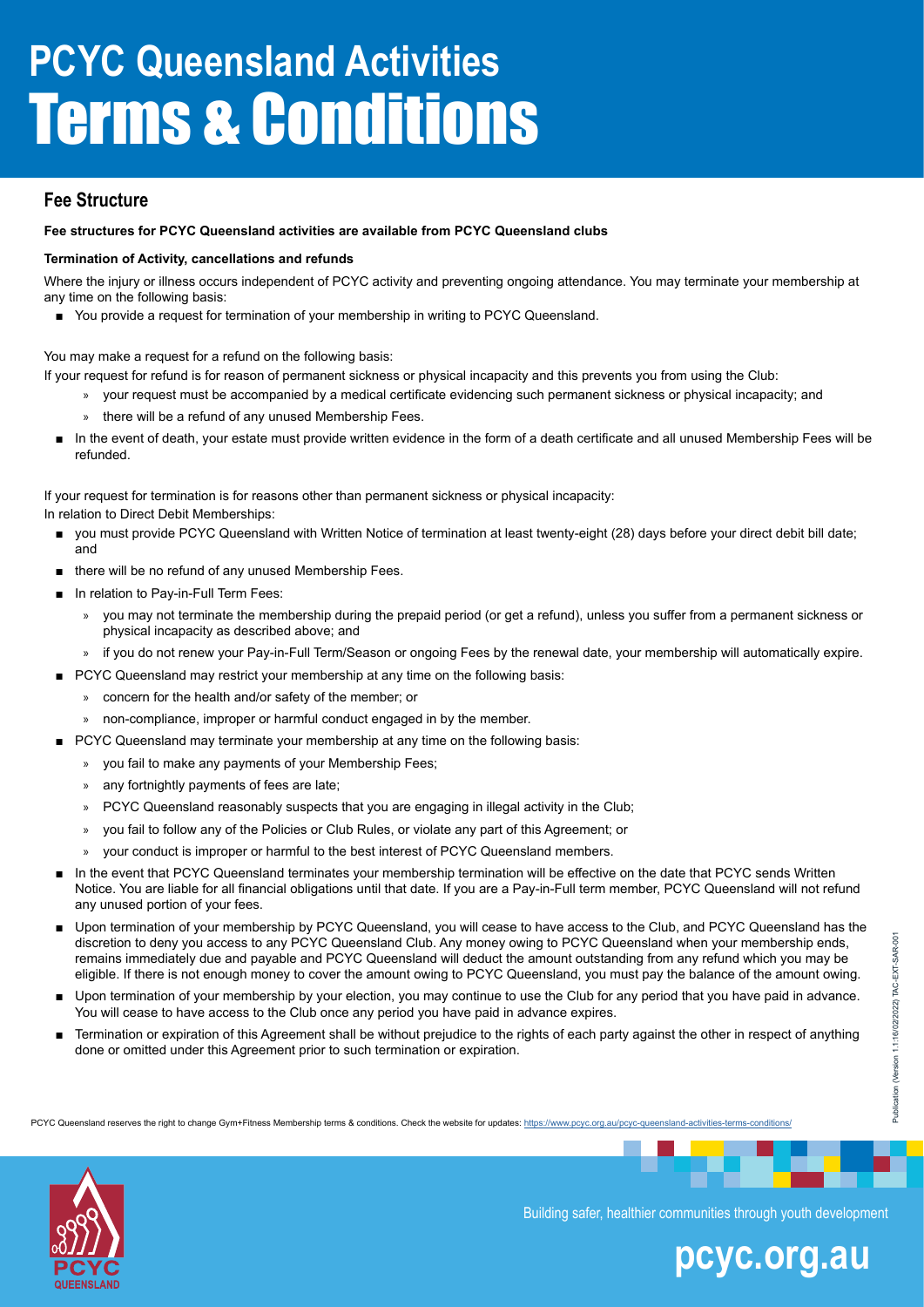### **Club Access**

All members must present to reception at the club at every visit to register their attendance for safety, security and insurance.

Members must present to reception before attending an activity:

- Members cannot permit other persons to enter under another members name.
- All guest visitors are required to sign in at reception and complete all relating paperwork and otherwise comply with the terms and conditions of PCYC Queensland.
- Entry to the club may be refused as a result of unpaid or outstanding membership fees as detailed in this agreement.

### **Use of equipment and Liability of PCYC**

- Only activity participants are permitted to enter the field of play, parents and guardians are to remain in the viewing area provided. With the exception where their participation is required.
- For the safety of you and others, please follow all instructions given by the coach.
- You are not permitted to enter the Activity area and/or use any equipment without approval.
- Where approval is granted, equipment is to be used correctly and with respect for others taking part in the activity.
- If equipment other than that supplied by PCYC Queensland for the Activity is required you are responsible for the supply and care of the equipment.
- PCYC Queensland is not liable to you for any personal property that is damaged, lost, or stolen while on or around the Club including, but not limited to, a vehicle or its contents or any property left in a locker.
- If you cause damage to the Club or any equipment you are liable to PCYC Queensland for its cost of repair or replacement.
- You understand and acknowledge that PCYC Queensland purchases or leases the equipment from a third party and therefore does not manufacture any of the fitness or other equipment used in the Club.
- You understand and acknowledge that PCYC Queensland is providing recreational services and may not be held liable for defective products or equipment.
- All personal equipment is to be supplied by the individual activity participant.

# **PCYC Queensland is not responsible for your medical/physical condition**

- It is your responsibility not to use any equipment which may adversely affect any medical condition or illness.
- You hereby represent to PCYC Queensland and their directors, officers, employees, contractors and agents that, to the best of your knowledge, you do not have any physical, medical or other disability or condition which may be affected or aggravated by, or which may result in any sickness, injury or death to you as a result of, your use of the Club or its facilities.
- If you have any health or medical concerns now or after you join as a member of the Club, you must discuss them with your doctor before using the equipment or the Club.

# **Security and Video Surveillance**

- For security purposes, PCYC Queensland may use video surveillance equipment to monitor the Club.
- By signing your Agreement you acknowledge that by accessing any PCYC Queensland club you may be subject to video surveillance and recording and understand that PCYC Queensland will only use and store your image in accordance with our Privacy Policy.
- Video surveillance is limited to the floor area only and is not within the walls of the bathrooms or assessment





Building safer, healthier communities through youth development

# **pcyc.org.au**